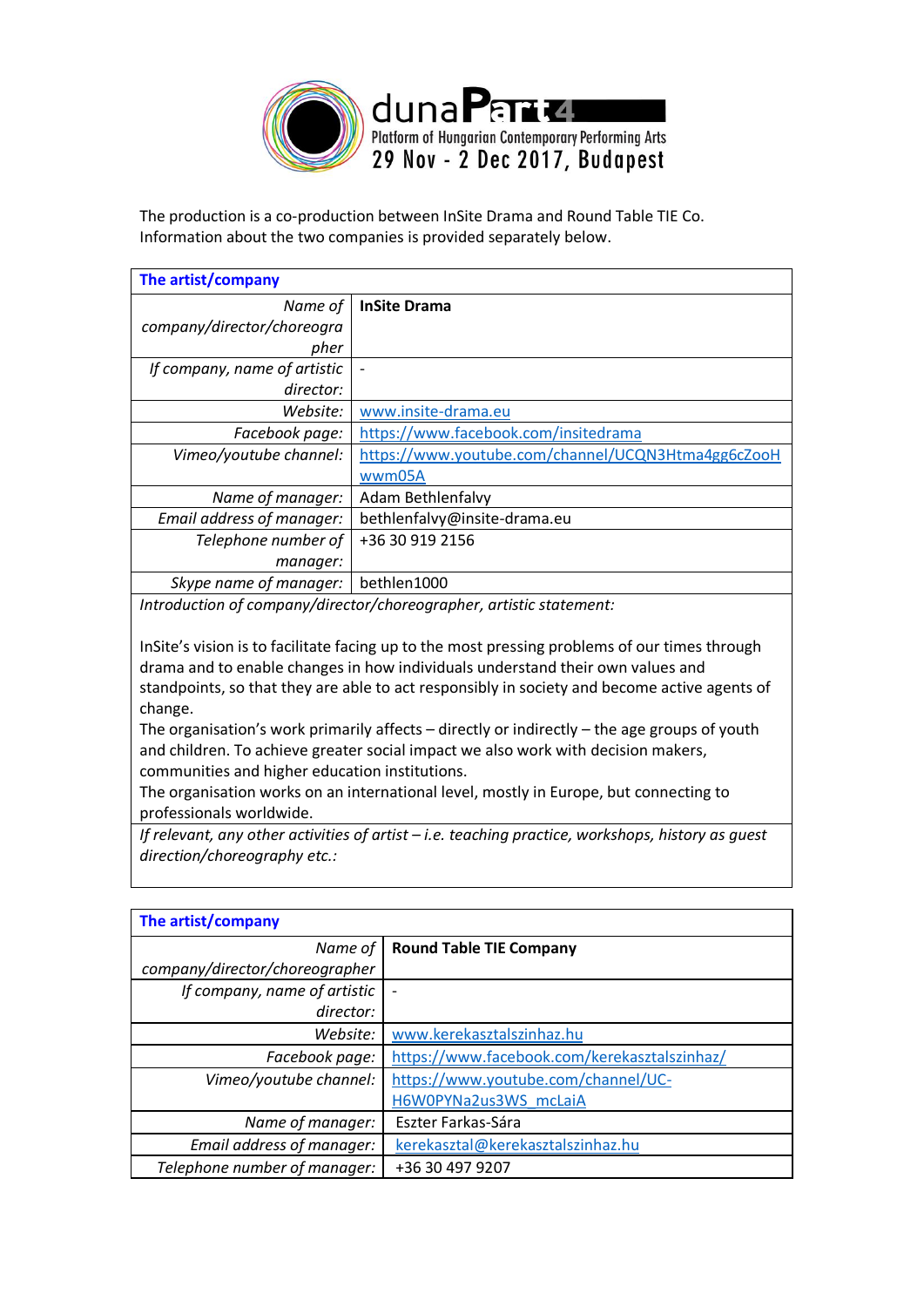

*Skype name of manager:* | -

*Introduction of company/director/choreographer, artistic statement*

**Round Table TIE Co.'s** mission is to give young people the opportunity to explore and understand the most relevant questions of our time through theatre-based artistic work. Our mission is to create social change based on new understanding brought about by artistic engagement. Round Table has been working since 1992, and was the first NGO working with theatre in education in Central Europe. We provide approximately 200 TIE programs annually, training courses for teachers, teaching aids and support for other organizations. Round Table is regularly invited to Hungarian Children's Theatre Festivals and our artistic work has been awarded prizes on several occasions.

*If relevant, any other activities of artist – i.e. teaching practice, workshops, history as guest direction/choreography etc.: -*

| <b>Production in the dunaPart selection:</b> |                            |                                                       |  |
|----------------------------------------------|----------------------------|-------------------------------------------------------|--|
| Title of production:                         | <b>The Giant's Embrace</b> |                                                       |  |
| Year and place of premiere:                  |                            | 2016, Budapest                                        |  |
| Length:                                      | 50'                        |                                                       |  |
| Cast, creative team:                         | Written by: Chris Cooper   |                                                       |  |
|                                              |                            | (Translated to Hungarian by: Hajós Zsuzsa)            |  |
|                                              |                            | Actor/teachers: Bethlenfalvy Ádám, Nyári Arnold       |  |
|                                              |                            | Director and designer: Ceri Townsend                  |  |
|                                              |                            |                                                       |  |
|                                              |                            | An English language version is available              |  |
| Link to the trailer:                         |                            | Photos: http://insite-drama.eu/orias/en/foto-galeria/ |  |
| Link to the full length                      |                            | https://www.youtube.com/edit?o=U&video id=EKJ4jGz0laM |  |
| recording-with password if                   |                            |                                                       |  |
| applicable:                                  |                            |                                                       |  |
| Coproducers:                                 |                            |                                                       |  |
| Supporters:                                  |                            | Ministry of Human Capacity, National Cultural Fund of |  |
|                                              | Hungary                    |                                                       |  |
| Past international tours and                 |                            | 2016, Norway Bergen - Hungarian theatre education     |  |
| festival presentations                       | showcase                   |                                                       |  |
| (venue/festival, city)                       |                            |                                                       |  |
| Number of performers:                        | $\overline{2}$             |                                                       |  |
| Total number of people on                    | 3                          |                                                       |  |
| tour:                                        |                            |                                                       |  |
| <b>Basic technical requirements</b>          |                            |                                                       |  |
| Size of stage (width x depth x               |                            | flexible, depending on the size of the audience and   |  |
| height)                                      |                            | venue                                                 |  |
| Scale of venue                               |                            | small or medium                                       |  |
| (small/medium/large)                         |                            |                                                       |  |
| Length of setup and strike:                  |                            | 10 minutes                                            |  |
| Any particular technical                     |                            | We need a large clean wheelie bin, a bucket, a broom  |  |
| requirement:                                 |                            | and a mop at the site of an international production  |  |
| Synopsis/Description of performance:         |                            |                                                       |  |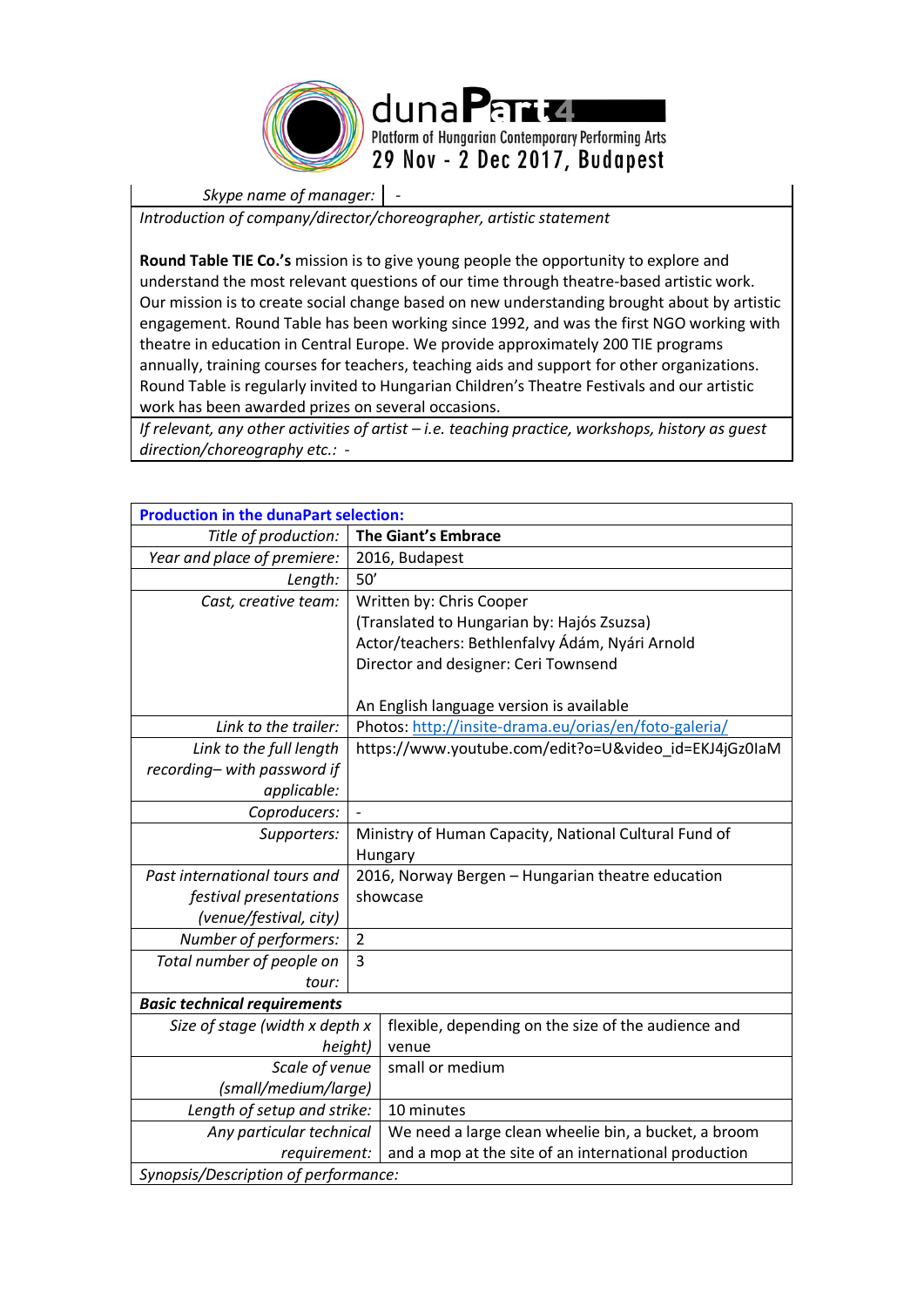

Uncle Laci, a dustman, is about to become a pensioner as of tomorrow, and he is simply clueless about what he should do with himself. And to top it all, his young colleague Bence keeps inventing stories from any piece of rubbish he comes across. It is impossible to work like this!

These two dustmen enter the nursery group's room and agree that Bence could tell one last story about Jancsi, a puppet he made from plastic rubbish, and then he would stop. At least for today.

In Bence's story, the Giant, who used to be a friend of the people, has become extremely greedy. He is unable to control his hunger, and gobbles up anything and everything that comes in his way. As the Giant cares about nothing else but his giant belly, the people end up with nothing left to eat and the world is starving.

Only one boy, Jancsi, is brave enough to go into the dark forest to find food for his family. On his journey he sees the devastation caused by the Giant and also meets animals that are in trouble. He selflessly helps them. But what can he do when he finds himself locked in the greedy Giant's terrible embrace?

We invent and perform the end of the story with the active participation of the group of children. Even Uncle Laci can learn something from the story and the children even give him advice about what he should do with all the free time he will have in his retirement.

We usually perform in a nursery group's own space with a maximum of one group of participants.

International performances are possible in a variety of contexts, and you are welcome to get in touch for further details.

Production website:<http://insite-drama.eu/orias/en/>

*Review extracts with links:*

*"Simple objects and many-many creative ideas make this performance playful and the story natural and simple. Even as adults we are surprised by how a broken umbrella and some glasses can turn someone into an owl, or into a deer using some twisted cables. Our eyes and imagination get trained to make something out of 'nothing'". Lilla Turbuly wrote about the Giant's Embrace.* 

*<http://www.spirituszonline.hu/2017/04/08/limonade-otven-jegkockaval/>*

| <b>Other productions currently on tour No 1:</b> |                                                                                    |  |  |
|--------------------------------------------------|------------------------------------------------------------------------------------|--|--|
|                                                  | Title of production:   Bonecage (Round Tabe TIE Co)                                |  |  |
| Year and place of premiere:   2007 Budapest      |                                                                                    |  |  |
|                                                  | Length:   120 minutes                                                              |  |  |
|                                                  | Cast, creative team:   Actor-teachers: Orsolya Bagaméry-Nagy, Arnold Nyári, Atilla |  |  |
|                                                  | Farkas                                                                             |  |  |
|                                                  | Director: Zsuzsa Hajós                                                             |  |  |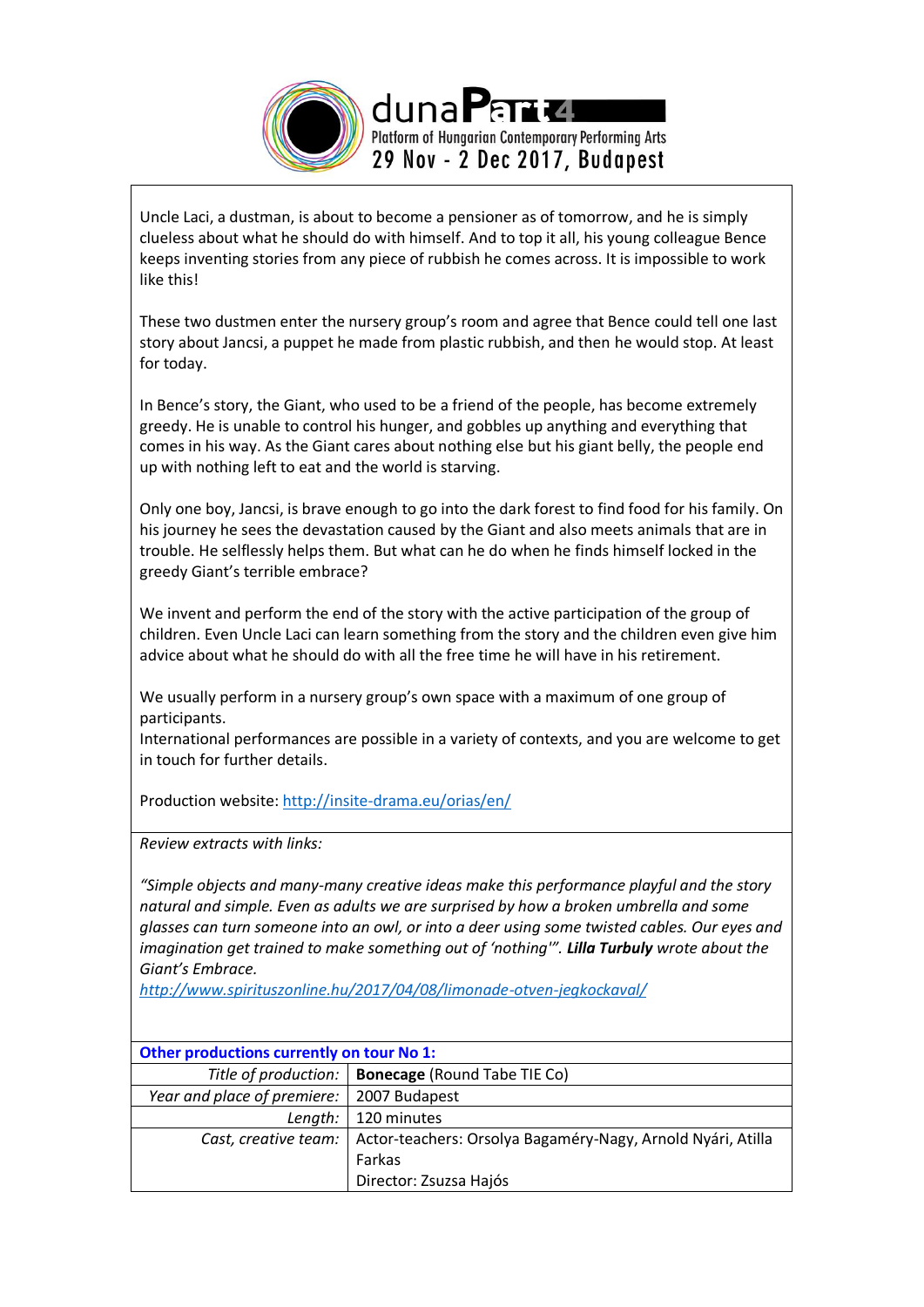

dunaParra Platform of Hungarian Contemporary Performing Arts<br>29 Nov - 2 Dec 2017, Budapest

|                                      |                                                                | Set: Ceri Townsend                     |  |
|--------------------------------------|----------------------------------------------------------------|----------------------------------------|--|
|                                      |                                                                | Author: Geoff Gillham                  |  |
| Link to the trailer:                 | https://www.youtube.com/watch?v=VMjc5oh8xjQ                    |                                        |  |
| Link to the full length              | https://www.youtube.com/watch?v=7JnuhTFI5uk                    |                                        |  |
| recording-with password if           | https://www.youtube.com/watch?v=T4wOJ3ifzik                    |                                        |  |
| applicable:                          | https://www.youtube.com/watch?v=bq0Vc6dFy7k                    |                                        |  |
| Coproducers:                         | Ádám Bethlenfalvy, Zsuzsa Ferik, Zoltán Józsi, László Kálóczi, |                                        |  |
|                                      |                                                                | Ferenc Dankó, Tamás Sümegi             |  |
| Supporters:                          | Ministry of Human Capacity, National Cultural Fund of          |                                        |  |
|                                      |                                                                | Hungary, United Nations Democracy Fund |  |
| Past international tours and         |                                                                | Paris - IDEA Festival                  |  |
| festival presentations               |                                                                | Ljubljana - Contemporary Festival      |  |
| (venue/festival, city)               |                                                                |                                        |  |
| Number of performers:                | 4                                                              |                                        |  |
| Total number of people on            | 4                                                              |                                        |  |
| tour:                                |                                                                |                                        |  |
| <b>Basic technical requirements</b>  |                                                                |                                        |  |
| Size of stage (width x depth x       |                                                                | 12m x6m                                |  |
| height)                              |                                                                | height: 3m                             |  |
| Scale of venue                       |                                                                | medium                                 |  |
| (small/medium/large)                 |                                                                |                                        |  |
| Length of setup and strike:          |                                                                | 60 minutes                             |  |
| Any particular technical             |                                                                |                                        |  |
| requirement:                         |                                                                |                                        |  |
| Cunoncic/Description of norformances |                                                                |                                        |  |

*Synopsis/Description of performance:*

Bone-cage (by Geoff Gillham) investigates the concepts of home, freedom and responsibility, through a metaphor in which our world appears in raw denseness. Through the story of a young girl held in a cage by a man, the participants can identify the 'cages' surrounding them and try to understand why they are there and how they can accept or demolish them.

The programme is a cooperation with the internationally well-known Big Brum TIE Company (Birmingham, UK).

*Reviews:*

*<http://www.revizoronline.com/article.php?id=85> [http://ujkep.net/2009-04-24\\_Szinhazi\\_nevelessel\\_az\\_aktiv\\_demokraciaert](http://ujkep.net/2009-04-24_Szinhazi_nevelessel_az_aktiv_demokraciaert)*

| Other production currently on tour No 2: |                                                                                |  |  |
|------------------------------------------|--------------------------------------------------------------------------------|--|--|
|                                          | Title of production: $\vert$ The Edge – a living room theatre (eddig) – InSite |  |  |
|                                          | Drama                                                                          |  |  |
| Year and place of premiere:              | 2017, Budapest                                                                 |  |  |
| Length: $\vert$                          | 120 minutes                                                                    |  |  |
| Place of premiere:                       | Budapest, a flat                                                               |  |  |
|                                          | Cast, creative team:   Author: Edward Bond                                     |  |  |
|                                          | Actors: Edit Romankovics, János Kardos, Gábor Takács                           |  |  |